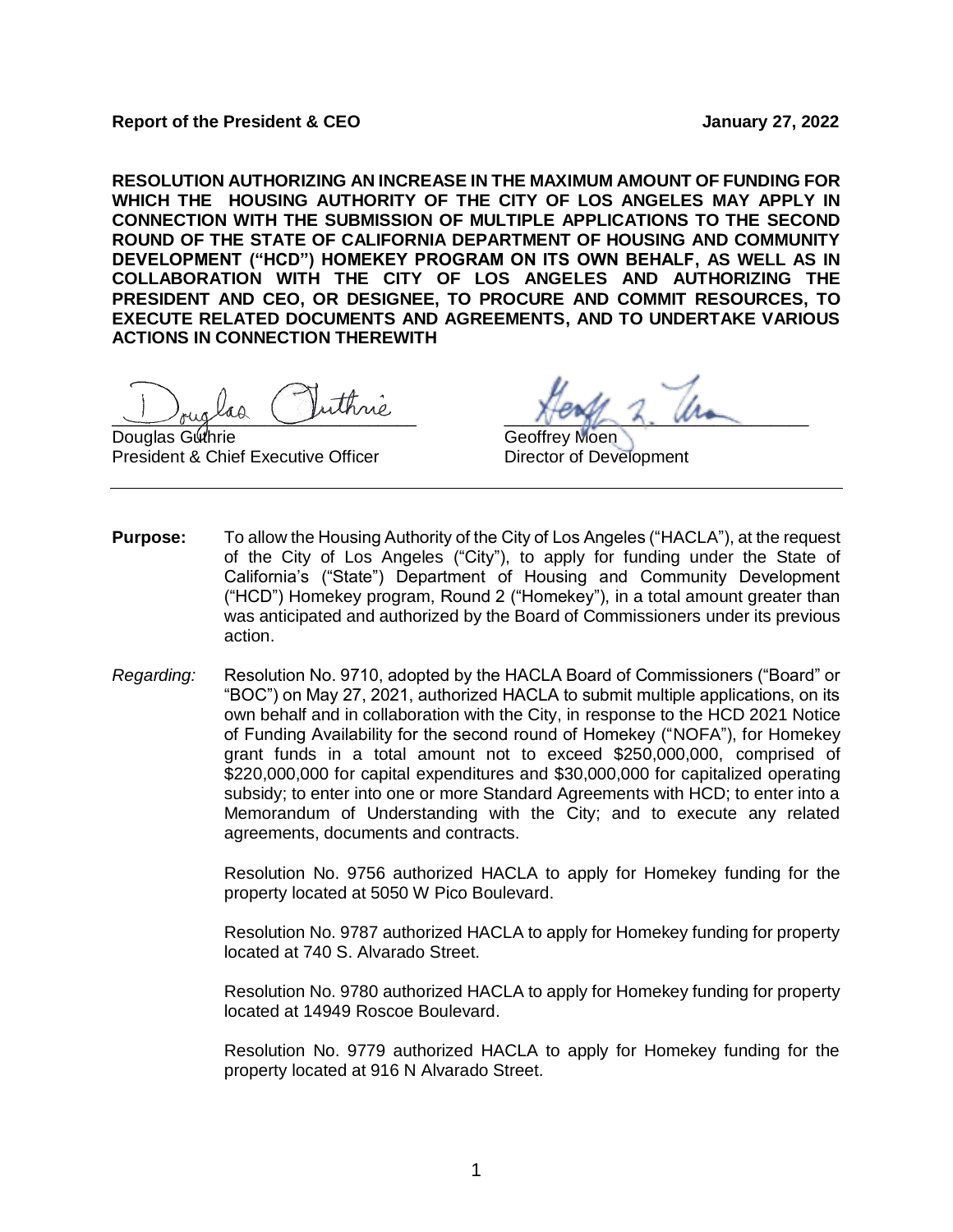Resolution No. 9764 authorized HACLA to apply for Homekey funding for the property located at 2812 W. Temple Street.

Resolution No. 9765 authorized HACLA to apply for Homekey funding for the property located at 1654 W Florence Ave.

Resolution No. 9760, adopted on October 28, 2021, authorized the allocation of six hundred fifty (650) Section 8 Housing Choice Vouchers for the permanent supportive housing program component of the Project-Based Voucher Program to maximize applications to the 2021 State of California HCD Project Homekey NOFA for projects, Round 2 (the "Homekey Round 2 PBV Allocation").

Resolution No. 9588, adopted on April 23, 2020, authorized setting aside internal sources of funds in an amount not to exceed \$6,000,000 to cover acquisition costs including but not limited to due diligence expenses, closing costs, capital needs, and equity investments.

**Issues:** In May of last year, the BOC authorized HACLA to submit applications to HCD through the Homekey program in a total amount of \$250,000,000, with \$220,000,000 for capital expenditures and \$30,000,000 for operating subsidy. On September 9, 2021, HCD issued the NOFA for the second round of Homekey.

> Since the BOC's authorization, HACLA has authorized the acquisition of several properties for submission as part of applications to HCD in a total amount of \$134,992,228. The applications are submitted both for properties to be owned by HACLA (the "HACLA Properties") and for properties to be owned by owner/operator partners to be selected by the City of Los Angeles through a competitive Request for Proposals (the "City RFP") to be issued in February of 2022 (the "City Properties").

> In December of 2021, HACLA entered into a Professional Services Agreement ("PSA") with the City of Los Angeles to provide services relative to the acquisition of real properties through the Homekey program. Under the PSA, the General Manager of the Los Angeles Housing Department ("LAHD"), Ann Sewill, and the Assistant General Manager of LAHD, Daniel Huynh (together, the "City Designees") are authorized and designated to provide written notice to HACLA of properties that the City wishes to purchase through Homekey.

> In other actions at the January BOC meeting, the BOC is considering the authorization of the acquisition of eight additional properties to be included as part of additional Homekey applications, for a total amount of \$290,007,722. The purchases of six of these properties have been requested in writing by the City Designees, and the remaining two have been selected by HACLA to remain in HACLA's long-term portfolio. The applications for the City Properties will also include a request for capitalized operating subsidy in the aggregate amount of approximately \$39,052,800. HCD has confirmed that HACLA properties will be ineligible for HCD operating subsidy because each will have a positive projected net operating income based upon each property having PBVs on each assisted unit.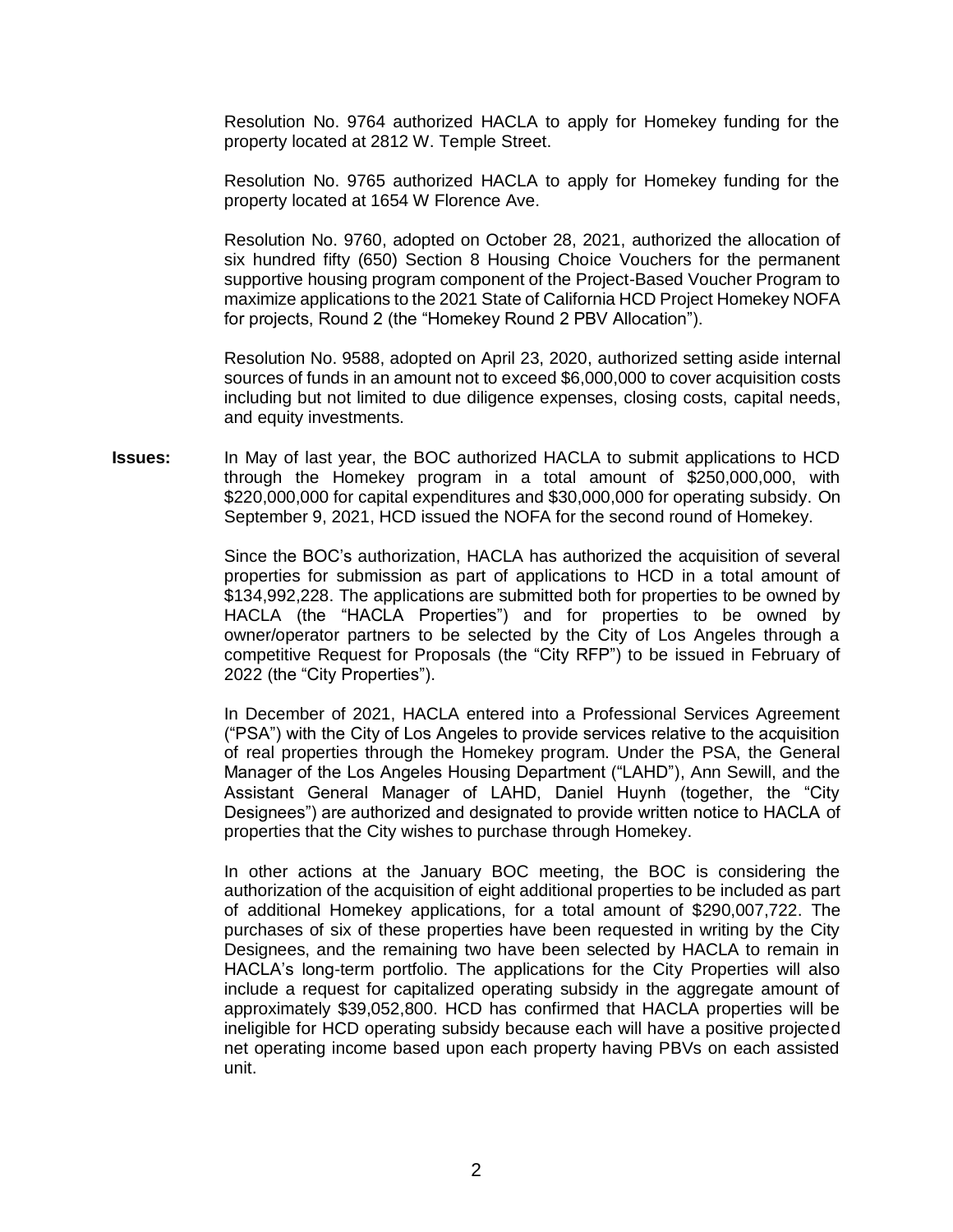In addition, the BOC authorized the allocation of 650 Section 8 Project-Based Vouchers ("PBVs"), of which applications for 602 PBVs have been or will be submitted upon the approval of the Board at the January BOC meeting. Assuming a potential application of up to \$280,000 per unit for a property yet to be identified, an application would need to be submitted in the amount of \$13,440,000.

Taken together, the authorized and proposed properties will result in Homekey applications in a total amount of approximately \$400 million, well above the amount previously authorized by the Board, and a testament to the robust and unrelenting efforts by the City and HACLA to identify housing units throughout the City for participation in the Homekey Program. Staff recommends that a buffer of \$25 million be included in the Board authorization in order to allow for fluctuations or the submission of any additional applications requested by the City Designees. A summary of the authorized and proposed acquisitions and applications is presented in the table below:

|                            |               |              |              |                       | <b>Operating</b> |                     |
|----------------------------|---------------|--------------|--------------|-----------------------|------------------|---------------------|
|                            |               |              |              |                       | Subsidy          |                     |
| Property                   | <b>Status</b> | Type         | <b>Units</b> | <b>Capital Amount</b> | Amount           | <b>Total Amount</b> |
| 6521 Brynhurst Ave.        | Authorized    | City         | 41           | Ś.<br>11,400,000      | \$<br>1,641,600  | Ś.<br>13,041,600    |
| 7639 Van Nuys              | Authorized    | City         | 36           | 9,725,967             | 1,432,800        | 11,158,767          |
| 1654 W Florence            | Authorized    | City         | 128          | 34,960,000            | 5,169,600        | 40,129,600          |
| 2812 W Temple              | Authorized    | City         | 42           | 11,460,000            | 1,677,600        | 13,137,600          |
| 916 N Alvarado             | Authorized    | City         | 27           | 6,900,000             | 1,065,600        | 7,965,600           |
| 21121 Vanowen St.          | Proposed      | City         | 101          | 27,490,000            | 4,068,000        | 31,558,000          |
| 6531 S. Sepulveda Blvd.    | Proposed      | City         | 133          | 36,523,750            | 5,378,400        | 41,902,150          |
| 18602 S. Vermont Ave.      | Proposed      | City         | 136          | 36,883,482            | 5,500,800        | 42,384,282          |
| 20205 Ventury Blvd.        | Proposed      | City         | 146          | 40,120,000            | 5,904,000        | 46,024,000          |
| 19325 Londelius St.        | Proposed      | City         | 117          | 32,043,750            | 4,716,000        | 36,759,750          |
| 2010-2014 N. Highland Ave. | Proposed      | City         | 62           | 17,911,250            | 2,498,400        | 20,409,650          |
| 5050 W Pico                | Authorized    | <b>HACLA</b> | 79           | 21,227,579            |                  | 21,227,579          |
| 14949 Roscoe Blvd          | Authorized    | <b>HACLA</b> | 29           | 7,404,900             |                  | 7,404,900           |
| 740 S Alvarado St          | Authorized    | <b>HACLA</b> | 34           | 20,926,582            |                  | 20,926,582          |
| 10150 Hillhaven            | Proposed      | <b>HACLA</b> | 80           | 9,535,455             |                  | 9,535,455           |
| 1044 N Soto                | Proposed      | <b>HACLA</b> | 85           | 22,100,000            |                  | 22,100,000          |
| <b>TBD</b>                 | Proposed      | <b>HACLA</b> | 49           | 13,440,000            |                  | 13,440,000          |
| TBD/Buffer                 | Proposed      | City/HACLA   |              | 20,000,000            | 5,894,485        | 25,894,485          |
| <b>Total</b>               |               |              | 1,325        | 380,052,715           | 44,947,285<br>\$ | 425,000,000<br>S    |

**Vision Plan: Place Strategy 2.3 – Increase Functionality and effectiveness of Asset Management Portfolio.** This strategy focuses on the strategic directive of HACLA to acquire real property to diversify the housing portfolio and increase the supply of deeply affordable housing within the City of Los Angeles.

> **Place Strategy 3 - Improve and expand Section 8 program, policies, and efficiencies**. This strategy involves the acquisition of property for the purpose of a larger variety of readily available housing units that are anticipated to serve Section 8 Voucher participants.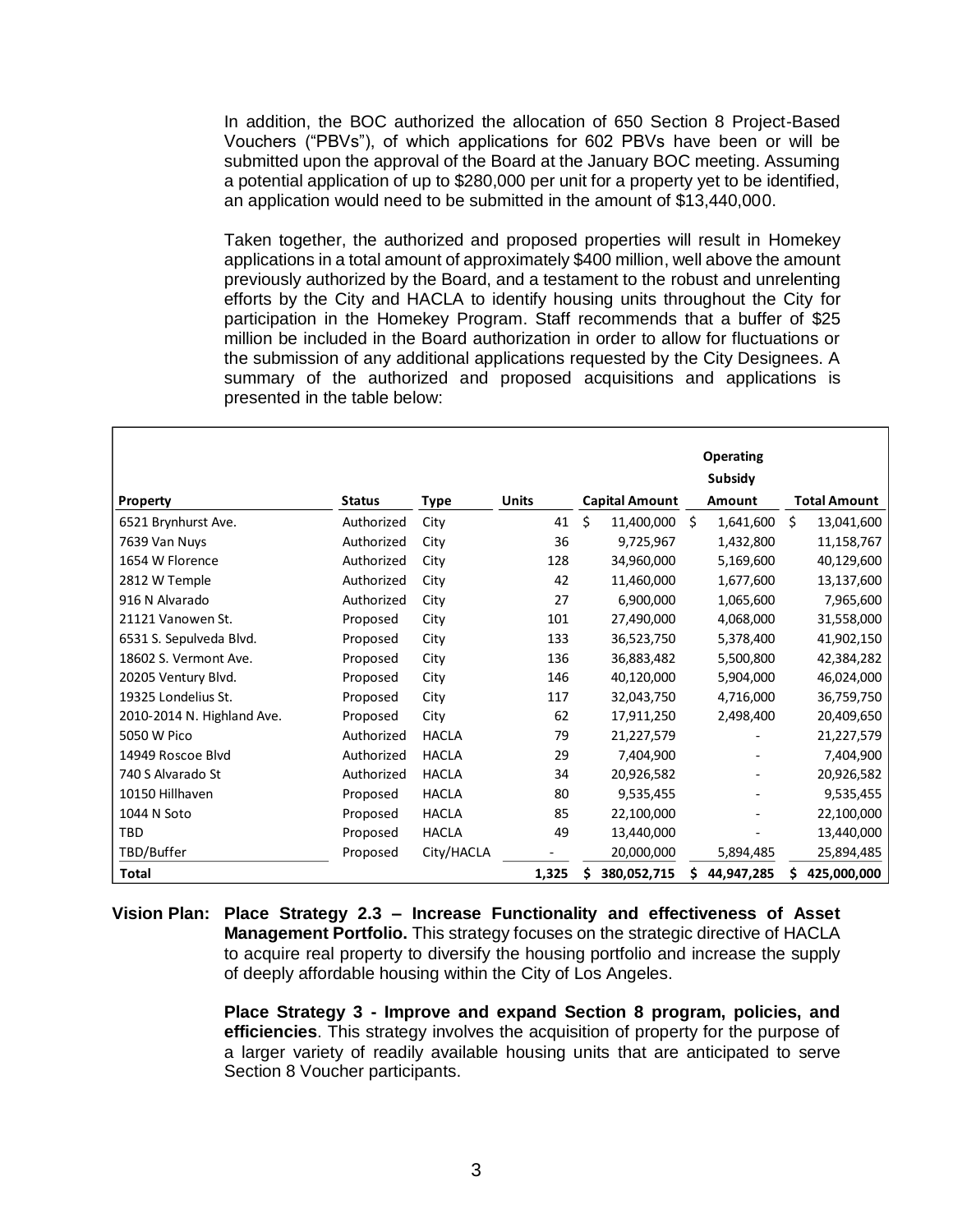**Place Strategy 4 – Steward efforts to reduce or eliminate homelessness**. With a specific focus on housing for the unhoused, HACLA's participation in Project Homekey creates permanent housing solutions for residents most in need.

**Funding:** The Chief Administrative Officer confirms the following funding to be available to cover all match requirements:

> *Source of Funds:* Proceeds from the Non-Public Housing Portfolio have been previously authorized up to \$6 million through Resolution No. 9588, and are available for the Authority's Acquisition Program to fund acquisition costs that fall outside of Homekey capital grant and operating subsidy awards. Local match funds will be provided by the City for City Properties and by draws on the HACLA line of credit with City National Bank for HACLA properties, the latter of which will be taken out with long-term conventional debt or bond financing.

> *Budget and Program Impact:* Properties are being underwritten to ensure that ongoing operations, capital investments and debt service of acquired assets can be covered with available state and local subsidies, project-based vouchers, and tenant rents. The acquisitions must meet underwriting standards of HACLA's Acquisition Program.

## **Environmental**

## **Review:**

Minor rehabilitation of existing buildings and the acquisition of property are all exempt activities under CEQA. The primary source of funding for Homekey, Coronavirus Relief Funds, are federal funds and therefore requires NEPA review. Acquisition is not an exempted activity under NEPA and HACLA staff will ensure the completion of all necessary environmental assessments prior to the Board of Commissioner's approval of any final acquisition terms and closing escrow on any property.

**Section 3:** Not Applicable

**Attachments:** Resolution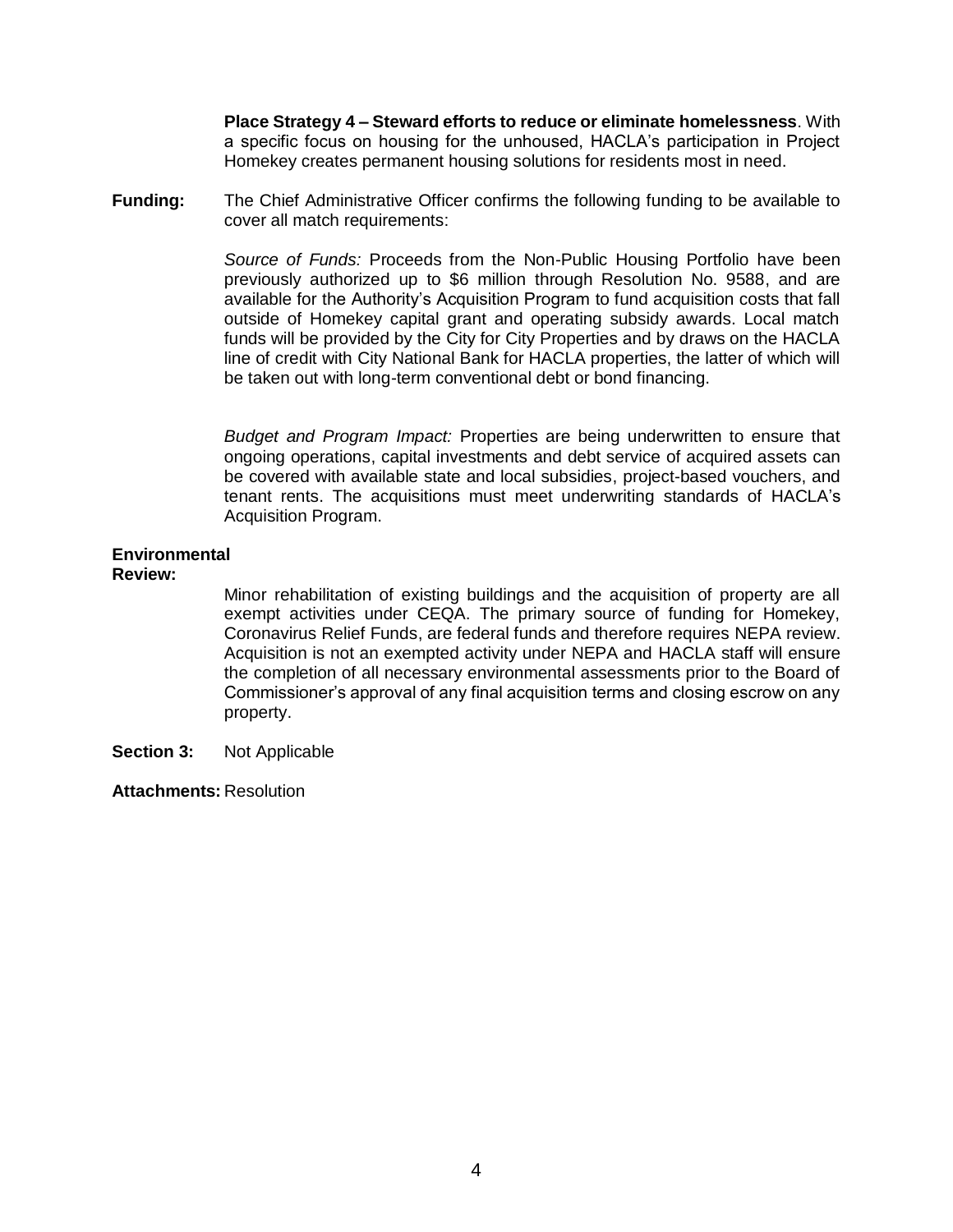## **RESOLUTION NO.\_\_\_\_\_\_\_\_\_\_\_\_\_\_**

**RESOLUTION AUTHORIZING AN INCREASE IN THE MAXIMUM AMOUNT OF FUNDING FOR WHICH THE HOUSING AUTHORITY OF THE CITY OF LOS ANGELES MAY APPLY IN CONNECTION WITH THE SUBMISSION OF MULTIPLE APPLICATIONS TO THE SECOND ROUND OF THE STATE OF CALIFORNIA DEPARTMENT OF HOUSING AND COMMUNITY DEVELOPMENT ("HCD") HOMEKEY PROGRAM, ON ITS OWN BEHALF AS WELL AS IN COLLABORATION WITH THE CITY OF LOS ANGELES; AND AUTHORIZING THE PRESIDENT AND CEO, OR DESIGNEE, TO PROCURE AND COMMIT RESOURCES, TO EXECUTE RELATED DOCUMENTS AND AGREEMENTS, AND TO UNDERTAKE VARIOUS ACTIONS IN CONNECTION THEREWITH** 

**WHEREAS**, the Housing Authority of the City of Los Angeles ("HACLA") is authorized to acquire and dispose of real property and enter into contracts and agreements related thereto pursuant to the California Health and Safety Code Section 34200 *et seq*. and particularly with respect to Section 34315;

**WHEREAS**, the Housing Authority Board of Commissioners ("Board") adopted the Policy Guidelines for the Acquisition of Real Property by Resolution No. 8582 on February 20, 2008, as amended by Resolution No. 8628, on July 23, 2008, (the "Prior Policy") which set forth the policy and guidelines for the acquisition of real property for the Housing Authority;

**WHEREAS,** HACLA has adopted by Resolution 9587, on April 23, 2020, an Acquisition and Disposition of Real Property Policy (the "Policy") to institute a revised and updated real property acquisition program ("Acquisition Program") and to revise and restate its Prior Policy to reflect HACLA's Build HOPE Vision Plan goals and to provide for the disposition of real property;

**WHEREAS**, the State of California ("State") Department of Housing and Community Development ("HCD") issued a 2021 Notice of Funding Availability for the second round of HCD's Homekey Program ("Homekey") ("NOFA");

**WHEREAS**, HACLA desires to submit multiple applications for Homekey grant funds and requires the Board's authority to submit such applications to HCD for its review and consideration, on its own behalf and in cooperation as a potential co-applicant with the City of Los Angeles ("City");

**WHEREAS**, HCD is authorized to administer Homekey pursuant to the Multifamily Housing Program (Chapter 6.7 (commencing with Section 50675) of Part 2 of Division 31 of the Health and Safety Code) and Homekey funding allocations will be subject to the terms and conditions of the NOFA, the Application, the HCD-approved STD 213, Standard Agreement ("Standard Agreement"), and all other legal requirements of the Homekey Program;

**WHEREAS**, the Board, by way of its adoption of Resolution No. 9710 on May 27, 2021, previously authorized HACLA to submit multiple applications, on its own behalf and in collaboration with the City, in response to the HCD NOFA, for Homekey grant funds in a total amount not to exceed \$250,000,000, comprised of \$220,000,000 for capital expenditures and \$30,000,000 for capitalized operating subsidy; to enter into one or more Standard Agreements with HCD; to enter into a Memorandum of Understanding with the City; and to execute any related agreements, documents and contracts;

**WHEREAS**, HACLA entered into a Professional Services Agreement with the City, in which HACLA agreed, among other items, to submit Homekey applications upon receiving written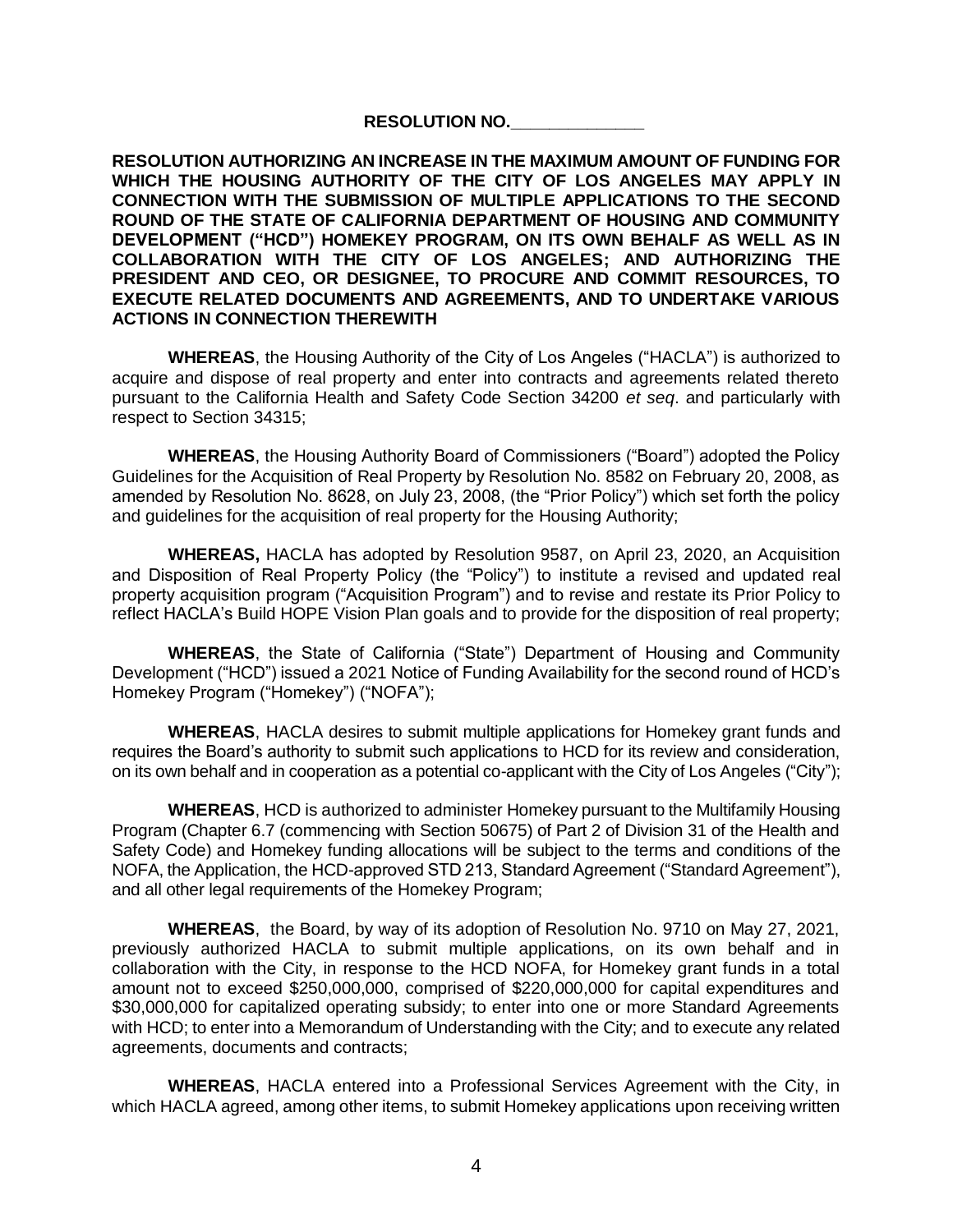notice from the General Manager of the Los Angeles Housing Department ("LAHD"), Ann Sewill, or the Assistant General Manager of LAHD, Daniel Huynh;

**WHEREAS,** HACLA has received written notice from Daniel Huynh to submit applications to HCD in excess of \$304 million, consisting of more than \$265 million for capital grants and more than \$39 million for operating subsidy;

**WHEREAS,** HACLA applied for and has received an award letter from HCD for the property located at 5050 W Pico Boulevard in the amount of \$21,227,579, as authorized by Resolution No. 9756;

**WHEREAS,** the Board of Commissioners has approved acquisition of and submission of an application to HCD for the property located at 740 S. Alvarado in the amount of \$20,926,582 in connection with Resolution No. 9787;

**WHEREAS,** the Board of Commissioners has approved acquisition of and submission of an application to HCD for the property located at 14949 Roscoe Boulevard in the amount of \$7,404,900 through Resolution No. 9780;

**WHEREAS,** the Board of Commissioners has approved acquisition of and submission of an application to HCD for the property located at 916 N Alvarado Street in the amount of \$6,900,000 through Resolution No. 9779;

**WHEREAS,** the Board of Commissioners has approved acquisition of and submission of an application to HCD for the property located at 2812 W. Temple Street in the amount of \$11,460,000 through Resolution No. 9764;

**WHEREAS,** the Board of Commissioners has approved acquisition of and submission of an application to HCD for the property located at 1654 W Florence Ave in the amount of \$34,960,000 through Resolution No. 9765;

**WHEREAS,** HACLA desires to submit an application for the property at 10150 Hillhaven Street in the amount of \$9,535,455, and for the property at 1044 N. Soto Street in the amount of \$22,100,000;

**WHEREAS,** Resolution No. 9760 authorized the allocation of six hundred fifty (650) Section 8 Housing Choice Vouchers for the permanent supportive housing program component of the Project-Based Voucher Program to maximize applications to the 2021 State of California HCD Project Homekey NOFA for projects, Round 2 (the "Homekey Round 2 PBV Allocation");

**WHEREAS,** HACLA desires to provide authority to submit an application for a property to be identified for the remaining forty-eight (48) Project-Based Section 8 vouchers in connection with the Homekey Round 2 PBV NOFA in an amount not to exceed \$13,440,000;

**WHEREAS**, HACLA desires to submit applications for six additional properties on behalf of the City with request for approximately \$205 million in capital grant funds and approximately \$30 million in operating subsidy; and

**WHEREAS**, based on the foregoing, the Board now wishes to authorize an increase in the maximum amount of funding for which HACLA may apply in connection with the submission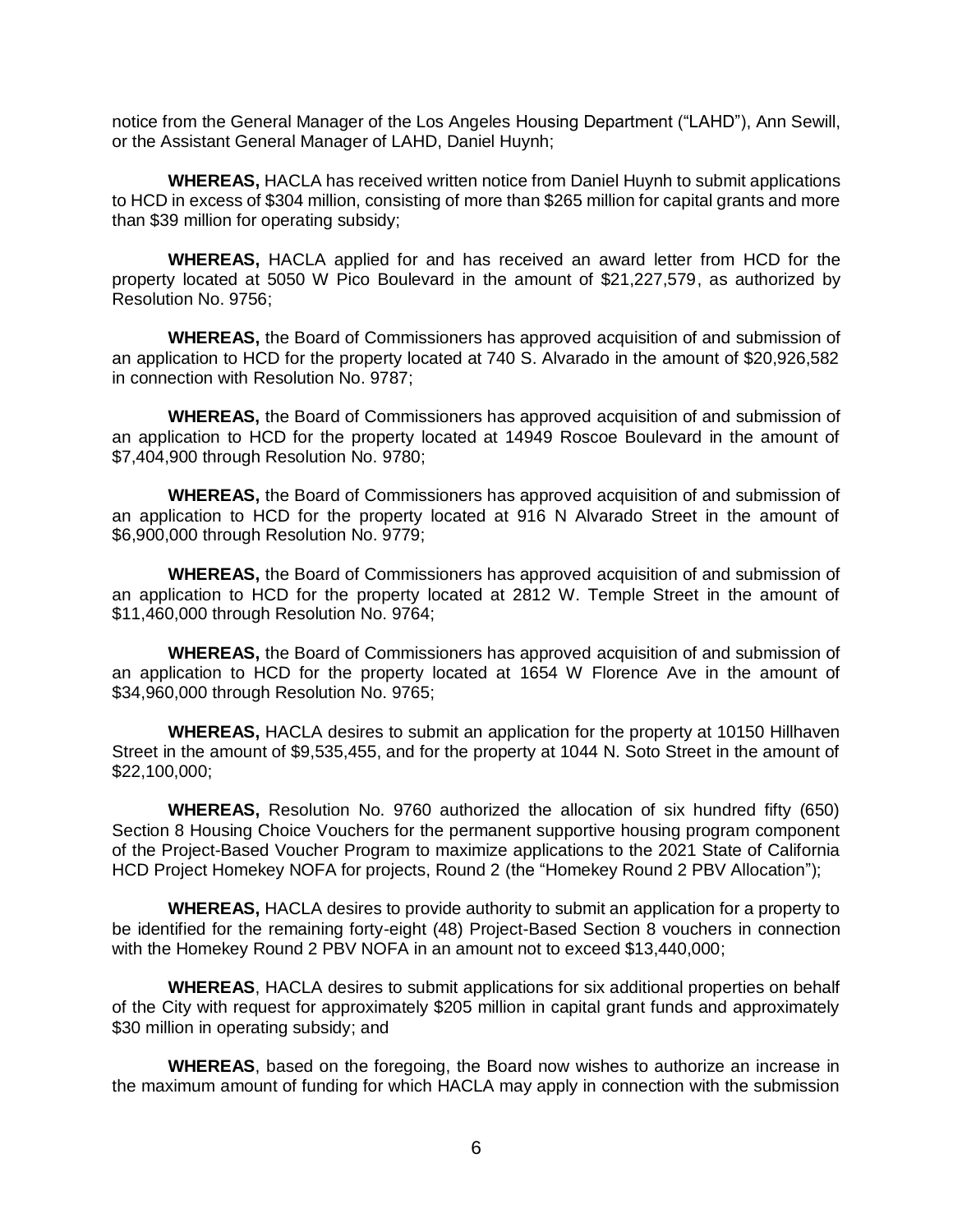of multiple applications to the 2021 Homekey Program on its own behalf as well as in collaboration with the City.

**NOW, THEREFORE, BE IT RESOLVED**, the Board of Commissioners of the Housing Authority of the City of Los Angeles does hereby authorize and approve as follows:

Section 1. The recitals hereinabove set forth are true and correct, and this Board of Commissioners so finds. This Resolution is being adopted pursuant to the powers granted the HACLA by Chapter 1 of Part 2 of Division 24 of the California Health and Safety Code.

Section 2. The Board of Commissioners authorizes and directs the Housing Authority of the City of Los Angeles to submit multiple applications to HCD both on its own behalf and in collaboration with the City of Los Angeles in response to the 2021 NOFA and to apply for Homekey grant funds in an increased total amount not to exceed \$425,000,000. That amount includes \$385,000,000 for capital expenditures (as allowed under Health and Safety Code, § 50675.1.1, subd. (a)(1)-(6)) and \$40,000,000 for operating subsidy (as allowed under Health and Safety Code, § 50675.1.1, subd. (a)(7)).

Section 3. If HACLA's applications are approved, the President and CEO, or his designee, is authorized and directed to ensure that any funds awarded for capital expenditures or capitalized operating subsidies are spent by the required date in the NOFA.

Section 4. If any application for Homekey funding is approved, the President and CEO, or his designee, is hereby authorized and directed to enter into, execute, and deliver one or more Standard Agreements, both on its own behalf and in collaboration with the City of Los Angeles, which Agreements in a total aggregate amount shall not exceed \$425,000,000, and any and all other documents required or deemed necessary or appropriate to secure the Homekey funds from HCD and participate in the Homekey Program, and all amendments thereto, subject to review and approval of legal counsel as applicable (collectively, the "Homekey Documents").

Section 5. HACLA and its Board of Commissioners acknowledge and agree that HACLA shall be subject to the terms and conditions specified in the Standard Agreement, and that the NOFA and Application will be incorporated in the Standard Agreement by reference and made a part thereof. Any and all activities, expenditures, information, and timelines represented in the Application will be enforceable through the Standard Agreement and funds are to be used for the allowable expenditures and activities identified in the Standard Agreement.

Section 6. Douglas Guthrie, as President and CEO of HACLA, or his designee, is authorized to execute all applications and related certificates for Homekey funding and the Homekey Documents on behalf of HACLA for participation in the Homekey Program, subject to review and approval by HACLA legal counsel.

Section 7. The President and CEO, or his designee, is authorized to enter into a Memorandum of Agreement ("MOA") with the City of Los Angeles, subject to review and approval by HACLA legal counsel, to collaborate with the City and apply jointly or on behalf of the City for Homekey funding, accept funding from the City up to \$230 million and additional annual operating subsidy as available to meet local match requirements of the Homekey grant and to utilize such match in line with all terms and conditions of the MOA for costs of acquisition, rehabilitation or operations as specified in such MOA.